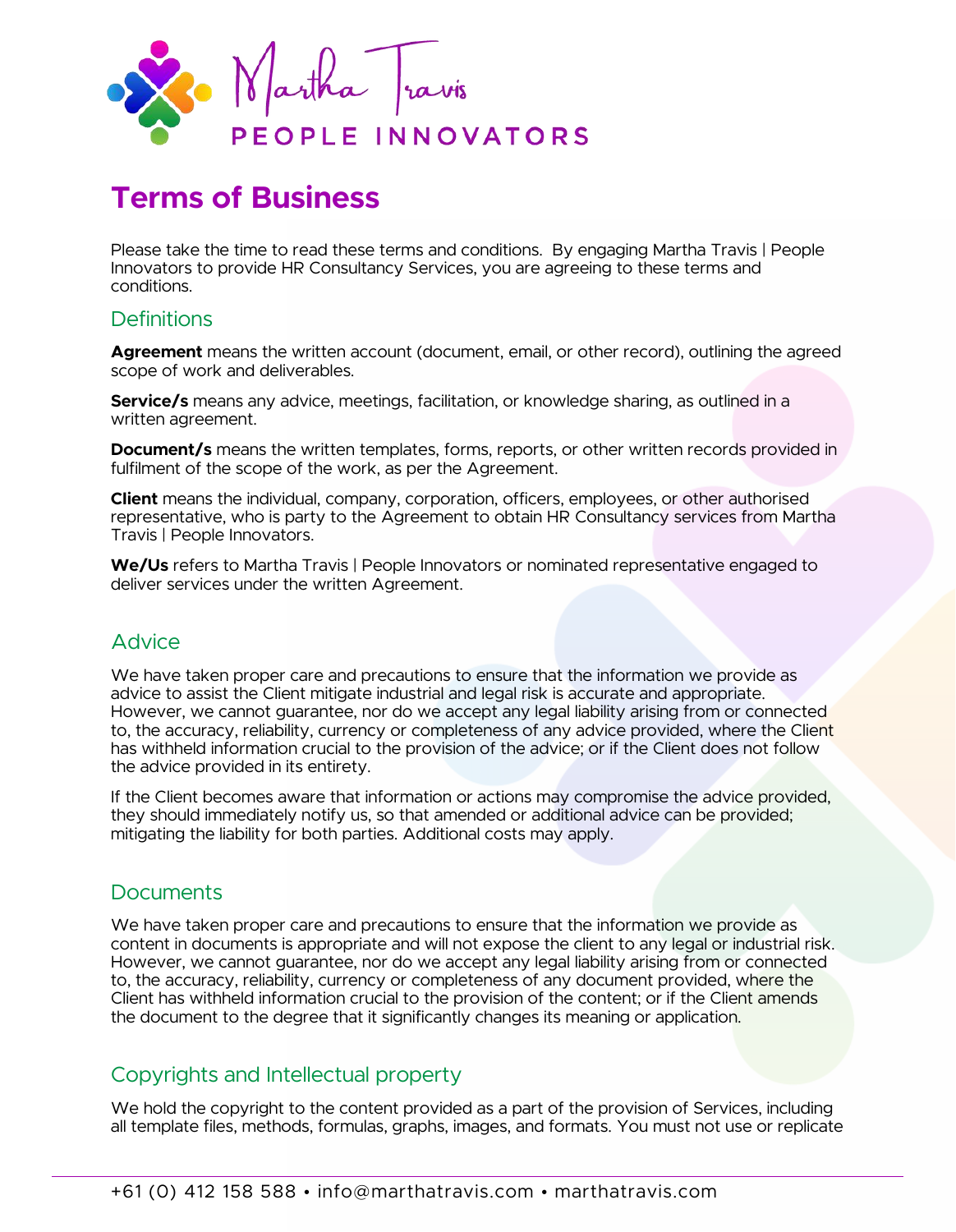

our copyright material for commercial purposes unless expressly agreed to by us, in which case we may require you to sign a Licence Agreement.

The content of any new or contextualised documents, inventions, methods, or experiences arising from the fulfilment of the Services outlined in the Agreement, will be considered the intellectual property of both parties, unless otherwise agreed, and can be utilised, replicated, and used for commercial purposes by either, without prior consent from the other party.

## Information Collection

Use of information you have provided us with, or that we have collected and retained relating to the Agreement to Services, is governed by our Privacy Policy. Our Privacy Policy can be found on our website – www.marthatravis.com.

## **Confidentiality**

By entering into the Agreement to Services, each party agrees that it will not, without the written consent of the other party (which consent shall not be unreasonably withheld) disclose any personal or commercial information obtained through the fulfilment of the Agreement, to any third party; unless they are acting in a legal or financial capacity and the information is required in the fulfilment of their services.

# Governing Law

These terms and conditions are governed by and construed in accordance with the laws of New South Wales, Australia. Any disputes arising from the Agreement to Services are to be resolved by the courts having jurisdiction in New South Wales.

We retain the right to bring proceedings against you for breach of these Terms and Conditions, in your state, territory or country of residence, or any other appropriate jurisdiction.

# Payment Terms and invoice disputes

The schedule of fees, frequency of invoicing, and payment terms will be outlined in the Agreement.

Unless otherwise agreed in writing, payment for services is due within 7 days of the date of invoice. Payments are to be made via electronic funds transfer to:

BSB: 923 100

Account: 801722743

Credit card payments are accepted via B2B Pay: [http://pay.b2bpay.com.au/MTRAVIS.](http://pay.b2bpay.com.au/MTRAVIS) Fees apply for all credit card payments and are to be paid by the client.

We reserve the right to charge interest (up to 10%) on payments which have not been paid in accordance with the agreed terms.